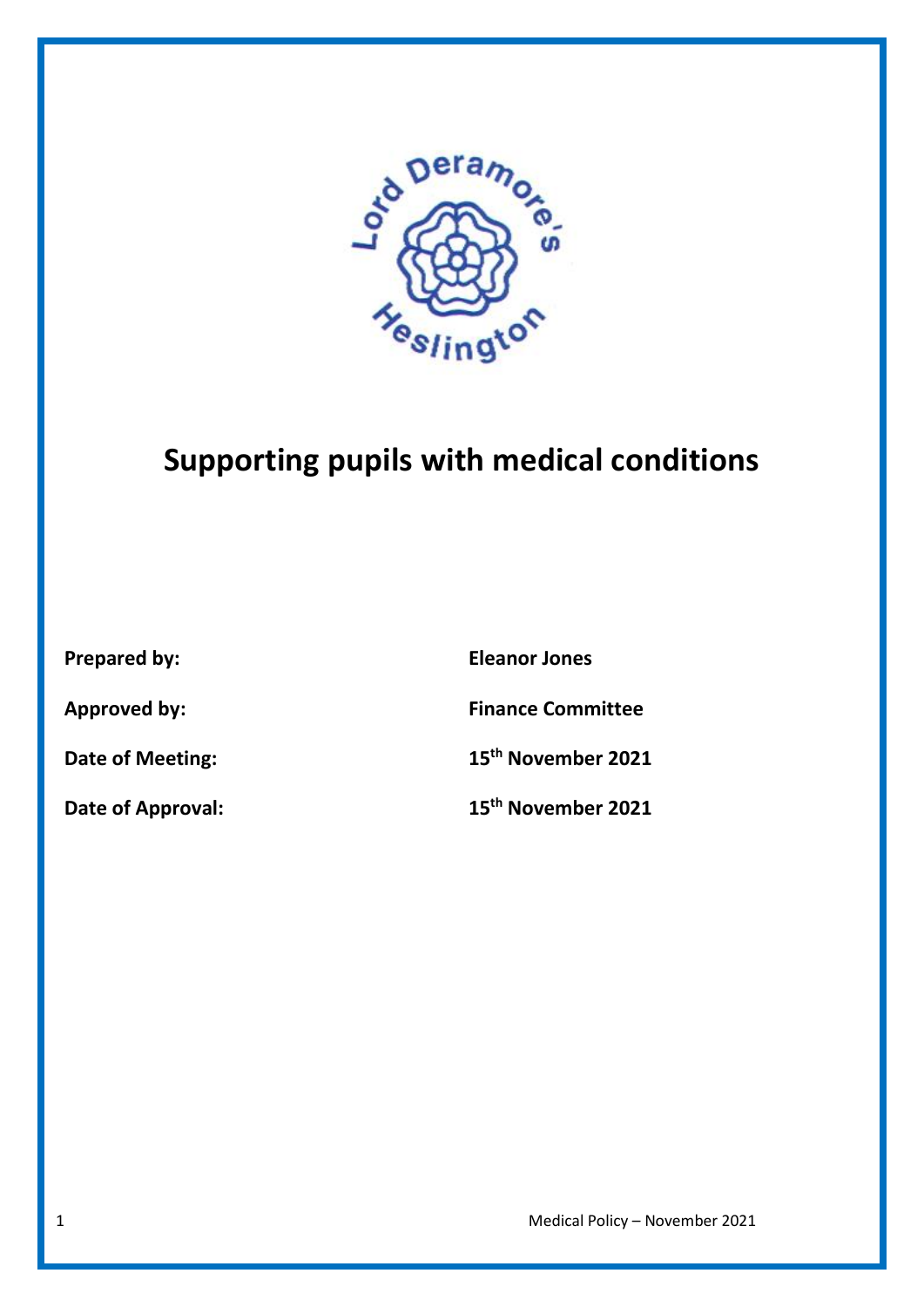# Contents

| 2 | Medical Policy - November 2021 |
|---|--------------------------------|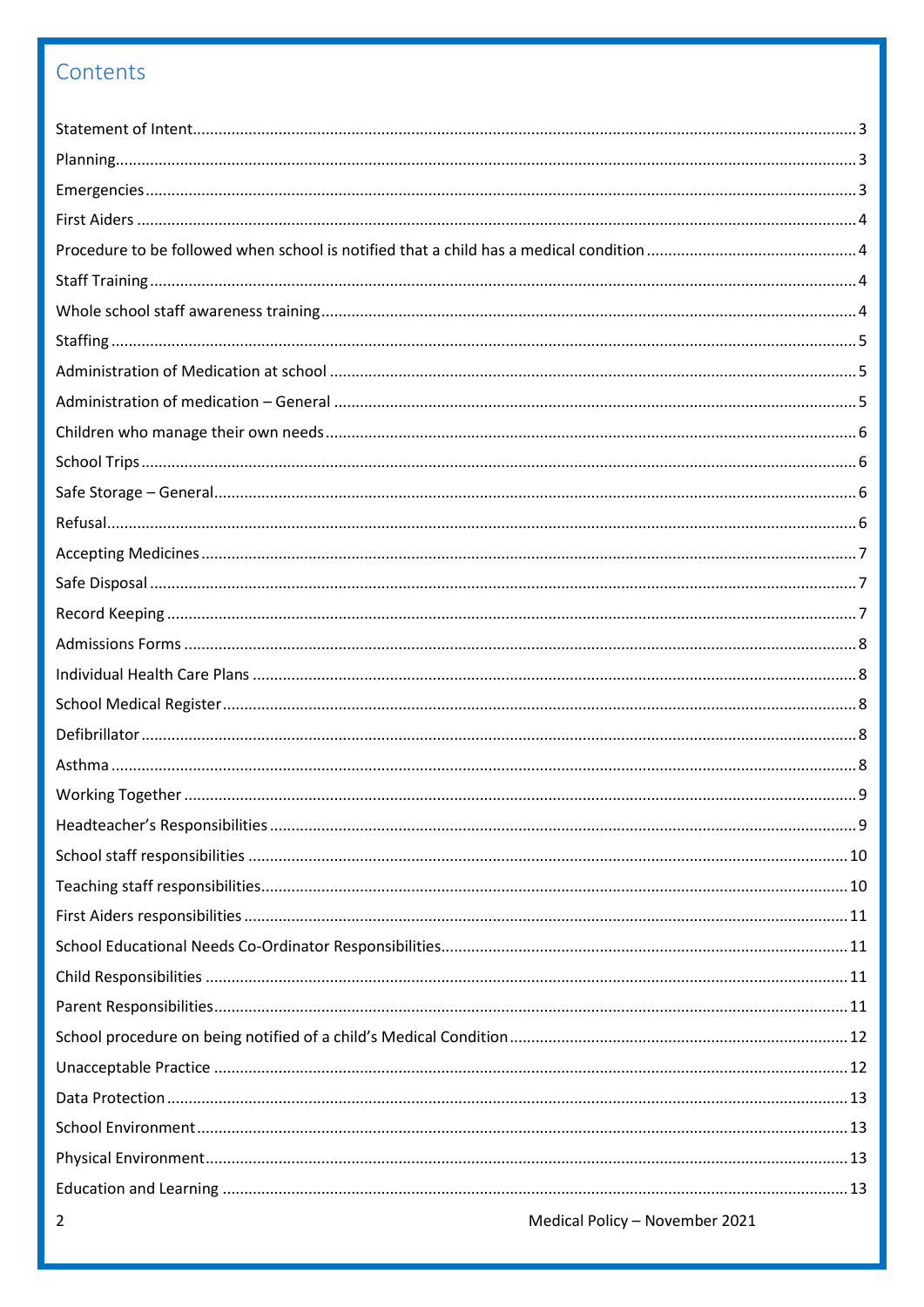| $Insurance. 14$ |  |
|-----------------|--|
|                 |  |
|                 |  |
|                 |  |
|                 |  |

## <span id="page-2-0"></span>Statement of Intent

Our school welcomes and supports children with medical and health conditions. We aim to include all children with medical conditions in all school activities, including off site visits, differentiated as appropriate. We recognise that some medical conditions may be defined as disabilities and consequently come under the Equalities Act 2010.

## <span id="page-2-1"></span>Planning

We have a responsibility to care for pupils with medical conditions. Our planning includes

- having some staff (where applicable) who have the duties of administering medicines and undertaking health care procedures written into their job descriptions
- ensuring other staff are aware that they may volunteer to do these duties and that they also have responsibilities in emergency situations
- having record keeping procedures in place for administering medication
- having storage facilities in place for medication
- having identified a suitable area within school for undertaking health care procedures
- having suitable toileting facilities for children which are clean, safe and pleasant to use
- having flexible policies which take into account medical conditions e.g. we do not refuse access to the toilet at any time to any children with a medical condition that requires this
- following the guidance provided by the Local Authority in 'Supporting Children and Young People with Medical Conditions in School' Jan 2015.

# <span id="page-2-2"></span>Emergencies

We are aware that certain medical conditions are serious and can be potentially life-threatening, particularly if ill managed or misunderstood.

We have a procedure in place for dealing with emergencies and all staff know they have a duty to take swift action. The Headteacher ensures that all staff feel confident in knowing what to do in an emergency. Details of how to call an ambulance are kept by the phone at the school office. This procedure is revisited annually at whole school staff meetings.

If a child needs to be taken to hospital, an ambulance will be called and, if parents are not available, a member of staff will accompany the child and school will phone the parent/s to meet the ambulance at casualty. The member of staff will stay with the child until a parent arrives. Health professionals are responsible for any decisions on medical treatment in the absence of a parent.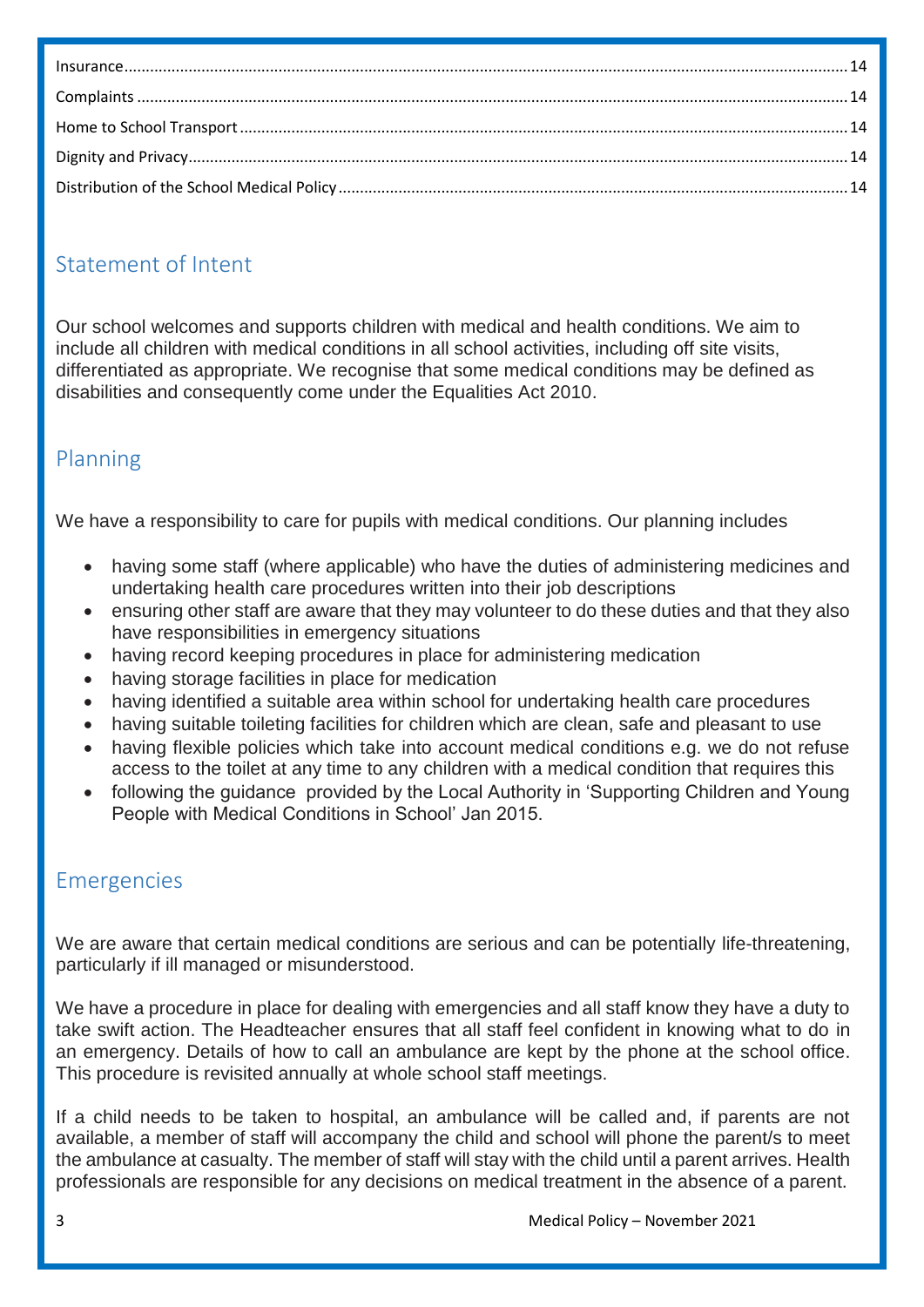Staff will not take a child to hospital in their own car unless it is an absolute necessity and never unaccompanied.

#### <span id="page-3-0"></span>First Aiders

We have trained first aiders on site at all times throughout the school day who are aware of the most common serious medical conditions at this school.

<span id="page-3-1"></span>Procedure to be followed when school is notified that a child has a medical condition

- 1. Seek further information from parents and health professionals.
- 2. Determine whether an Individual Healthcare Plan or a risk assessment is required.
- 3. Arrange a meeting to develop the Individual health care plan together with parents, the child (if appropriate), staff and external bodies.
- 4. Arrange any staff training.
- 5. Implement and monitor Individual healthcare plan.

## <span id="page-3-2"></span>Staff Training

Staff who support children with certain medical conditions must receive additional training from a registered health professional. Children with Individual Healthcare Plans have staff named in their plan who have been trained to undertake the procedures in the plan. They may need additional training from a health professional. The Headteacher ensures there are enough staff named to cover for absences and to allow for staff turnover. The Headteacher is responsible for ensuring staff are suitably trained by liaising with the relevant healthcare professional.

Any member of staff who is trained but feels unable to carry out these duties competently (for example due to having an injury/condition themselves or due to further training being required) must report this as soon as possible to the Headteacher who will make appropriate arrangements.

The School Business Manager keeps a training record and ensures training is refreshed as appropriate. The Headteacher is involved in determining the competency of a member of staff in undertaking specific procedures.

Staff who complete records are shown by the Headteacher how these are to be completed and managed. The School Business Manager quality assures this on a termly basis.

## <span id="page-3-3"></span>Whole school staff awareness training

We aim for all staff to receive basic awareness training in the following more common conditions:

asthma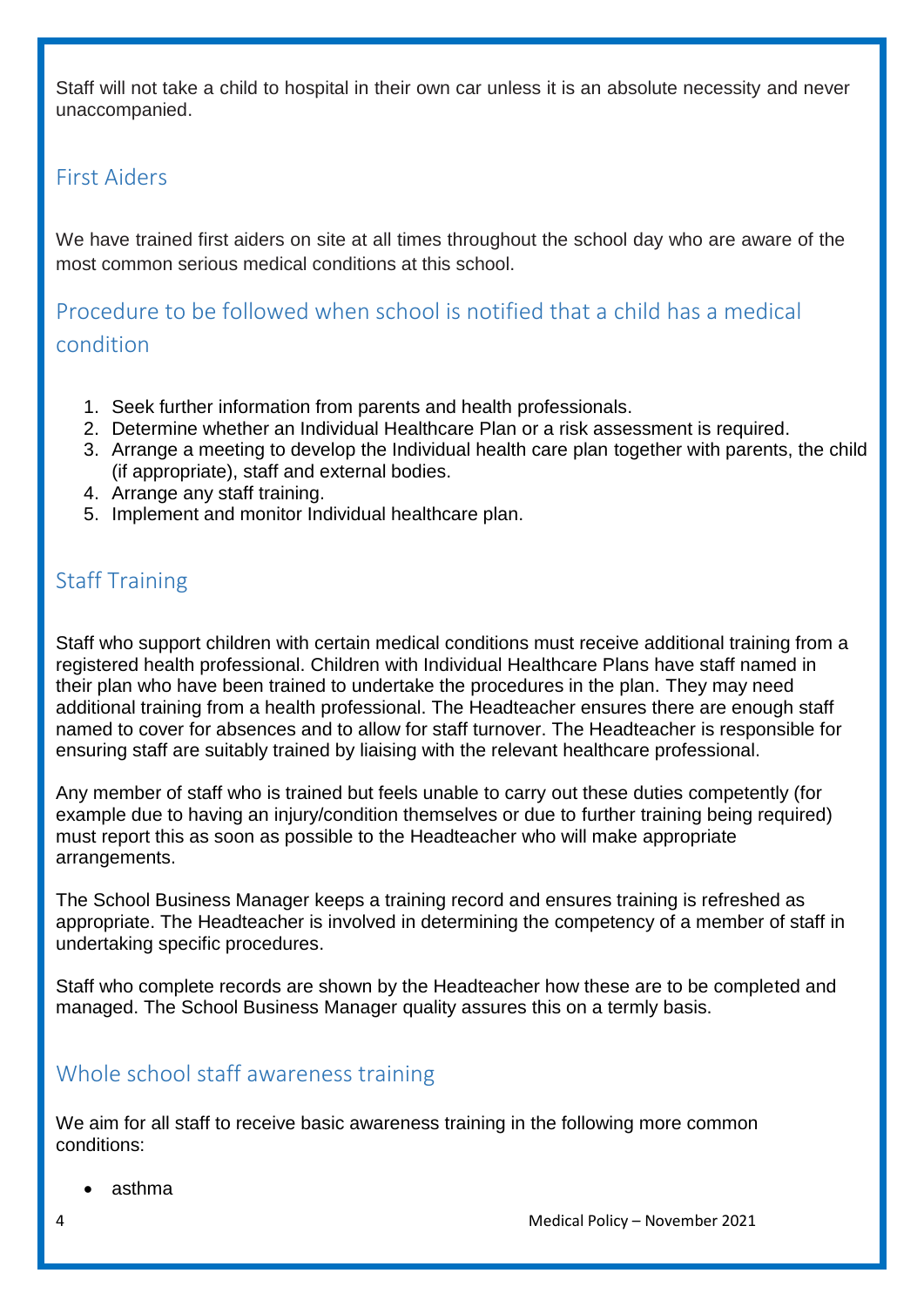- epilepsy
- allergic reaction
- diabetes

<span id="page-4-0"></span>Information about these conditions is located in the staff room

#### **Staffing**

The Headteacher is responsible for ensuring that all **relevant** staff will be made aware of a child's condition as soon as possible.

Any supply teachers / covering staff will be informed, as appropriate, via communication from admin staff and phase leaders. Medical conditions and allergies for specific children are also displayed in the school staffroom.

## <span id="page-4-1"></span>Administration of Medication at school

Wherever appropriate we allow children to carry their own medicines and relevant devices and where children self-administer we will provide supervision as appropriate'

- We will only administer medication at school when it is essential to do so and where not to do so would be detrimental to a child's health.
- We will only accept medication that has been **prescribed** by a doctor, dentist, nurse prescriber or pharmacist prescriber.
- We will only accept **non prescribed** medication if it is included in an Individual Healthcare Plan **or** if we have a written procedure in place for that type of medication which has been authorised by CYC insurance.
- We will not give **Aspirin** to any child under 16 unless it is prescribed'
- We only give medication when we have written parental permission to do so.
- Where appropriate, children are encouraged to carry and administer their own medication
- Medication not carried by children is stored in the school office/staff room fridge. Some medication is stored in class inhaler/epipen boxes so they are more readily available for staff.
- Controlled drugs are stored in the school office.
- Children who do not carry and administer their own medication know where it is stored and how to readily access it.

#### <span id="page-4-2"></span>Administration of medication – General

All staff are aware that there is no legal or contractual duty for any member of staff to administer medication or supervise a child taking medication unless they have been specifically contracted to do so or it is in their job description.

For medication where no specific training is necessary, any member of staff may administer prescribed and non-prescribed medication to pupils but only with a parent's written consent.

Some medicines require staff to receive specific training on how to administer it from a registered health professional.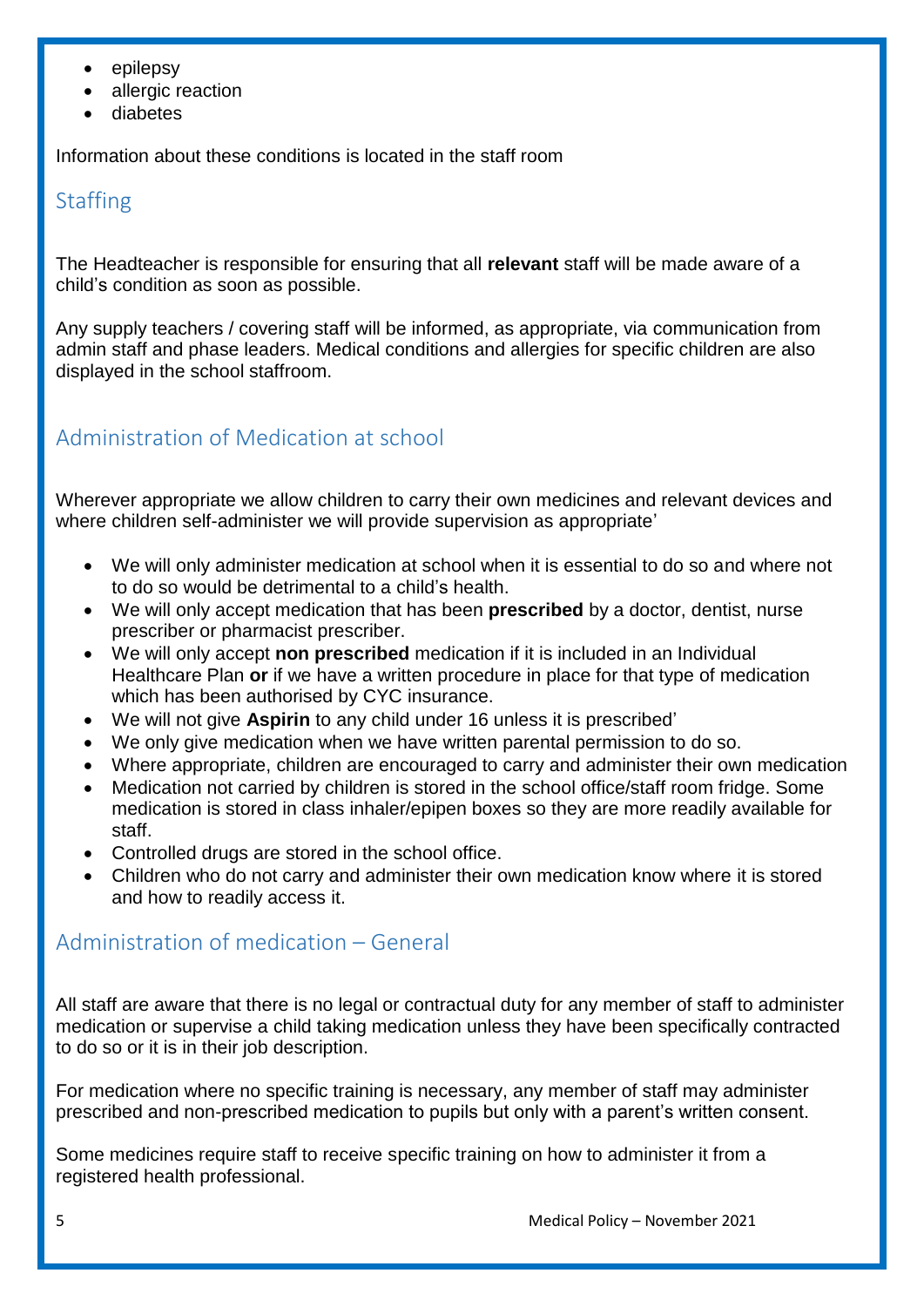A central record is kept of the administration of medication in school the school office.

## <span id="page-5-0"></span>Children who manage their own needs

We encourage all children to manage as much of their own needs as is appropriate. The Headteacher will determine after discussion with parents whether a child is competent to manage their own medicine and procedures. Where a child has been recently diagnosed, or has an additional disability/condition e.g. visual impairment, we support them to gradually take on more of their own care, over time, as appropriate with the aim of them becoming as independent as possible. We aim for our children to feel confident in the support they receive from us to help them do this.

## <span id="page-5-1"></span>School Trips

Staff organising our school trips ensure:

- They plan well in advance.
- They seek information about any medical / health care needs which may require management during a school trip. This is specifically relevant for residential visits when children may require medication / procedures that they would not normally require during the daytime.
- That any medication, equipment, health care plans are taken with them and kept appropriately during the trip.
- They do a risk assessment which includes how medical conditions will be managed in the trip. Staff are aware that some children may require an individual risk assessment due to the nature of their medical condition.

## <span id="page-5-2"></span>Safe Storage – General

- The Headteacher ensures the correct storage of medication at school.
- The Headteacher by delegation ensures the expiry dates for all medications stored at school are checked and informs parents by letter in advance of the medication expiring.
- Some medications need to be refrigerated. These are stored in a clearly labelled locked container in the fridge located in the staff room.

#### <span id="page-5-3"></span>Refusal

If a child refuses to take their medication school staff will note this on the administration of medication record. Parent/s will be informed as soon as is reasonably possible so that they can make alternative arrangements.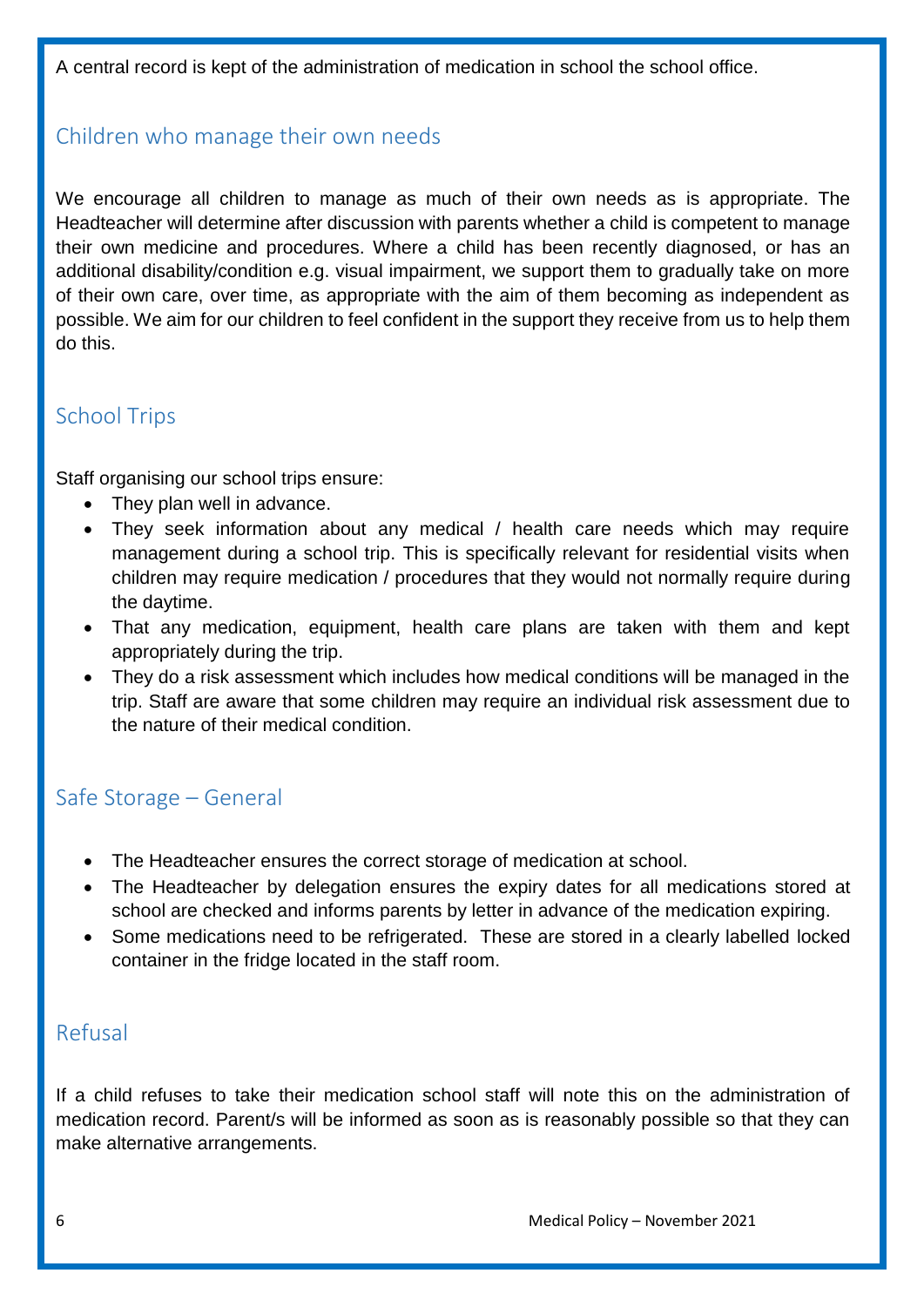#### <span id="page-6-0"></span>Accepting Medicines

The Headteacher by delegation along with the parent/s, ensures that all medication brought into school is clearly labelled with the child's name, the name and dose of medication and the frequency of dose. It must be in the original, full packaging containing the accompanying information leaflet.

Wherever possible medicines should be passed from the parent to the school office.

## <span id="page-6-1"></span>Safe Disposal

Parents are asked to collect out of date medication.

If parents do not collect out of date medication, it is taken to a local pharmacy for safe disposal.

Disposal of medication is recorded on the administration of medication record.

## <span id="page-6-2"></span>Record Keeping

The following records are kept in school

| Name of record                                                                                                                                                | <b>Location of record</b> | Who completes it                          | Who quality<br>assures it & how<br>often     |
|---------------------------------------------------------------------------------------------------------------------------------------------------------------|---------------------------|-------------------------------------------|----------------------------------------------|
| Whole school                                                                                                                                                  | <b>School Office</b>      | All staff who                             | <b>School Business</b>                       |
| administration of                                                                                                                                             |                           | administer                                | Manager-                                     |
| medication record                                                                                                                                             |                           | medication                                | Termly                                       |
| Individual<br>administration of<br>medication record -<br>for children who<br>have frequent &<br>regular medication<br>(Excluding those<br>self-administered) | <b>School Office</b>      | All staff who<br>administer<br>medication | <b>School Business</b><br>Manager-<br>Termly |
| Staff training log -                                                                                                                                          | <b>School Office</b>      | <b>School Business</b>                    | H&S Governor -                               |
| including first aid                                                                                                                                           |                           | Manager                                   | Termly                                       |

All these records will be kept securely and in accordance with CYC's Records Retention and Disposal Schedule. All electronic records will be password protected.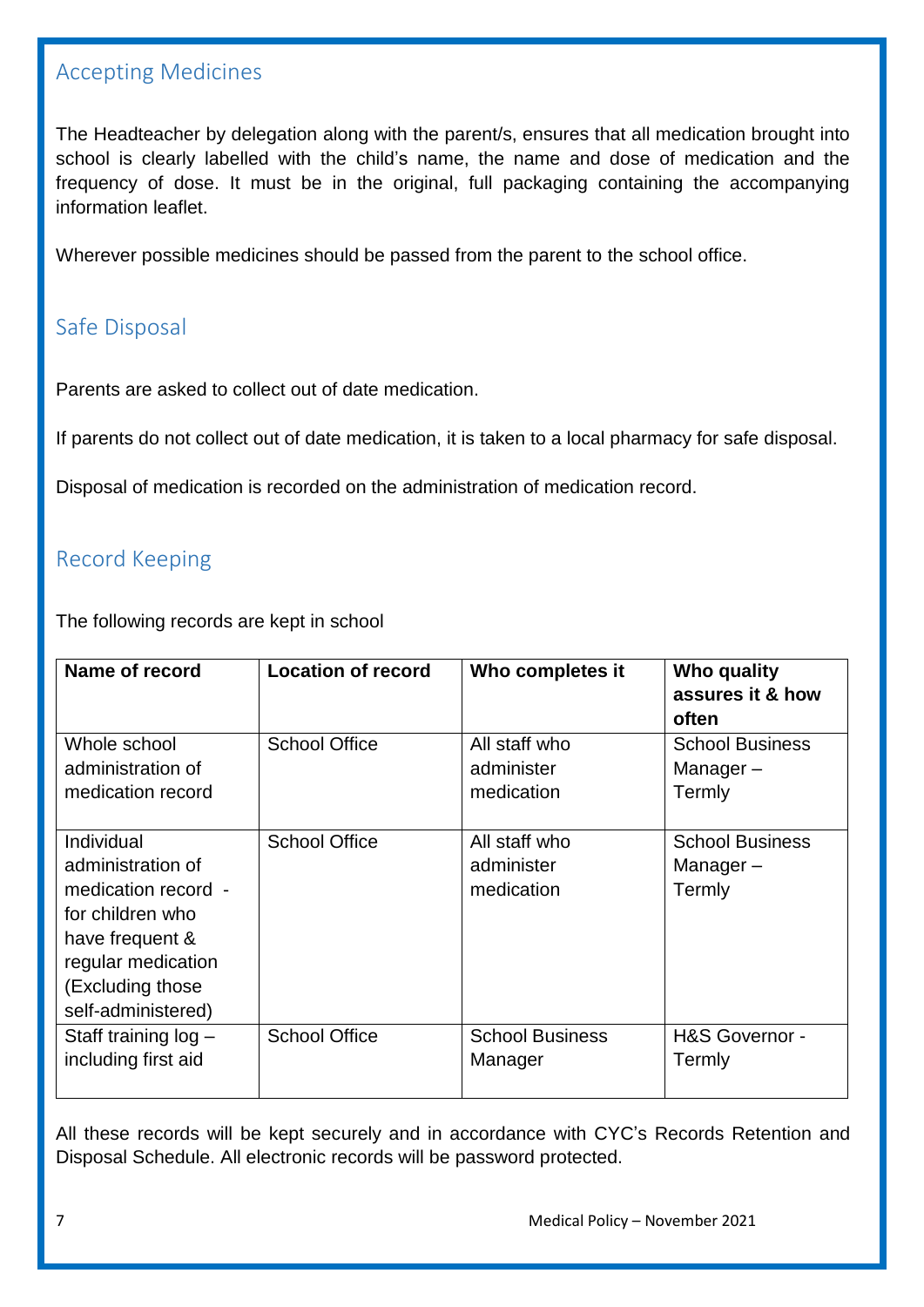## <span id="page-7-0"></span>Admissions Forms

We ask on our enrolment form if a child has any medical */health conditions* and again annually.

## <span id="page-7-1"></span>Individual Health Care Plans

For children with more complex medical needs we use Individual Healthcare Plans to record important details. Individual Healthcare Plans are held within the medical file in accordance with data protection. They are updated when and if there are significant changes and also annually reviewed with parents and health care professionals.

Individual Healthcare Plans are shared on a need to know basis with staff who are directly involved with implementing them.

Individual Healthcare Plans are also shared, with parent/s permission, with CYC risk management and insurance

The Headteacher is responsible for checking Individual Healthcare Plans on a termly basis to ensure they are up to date and being implemented correctly.

#### <span id="page-7-2"></span>School Medical Register

Children's medical conditions are recorded within Integris. The admin officers have responsibility for keeping the register up to date.

#### <span id="page-7-3"></span>Defibrillator

A defibrillator is located in the corridor by reception; when required the defibrillator will only be operated by staff who have been trained or in conjunction with emergency service advice. Staff were trained to use the defibrillator when it was first installed and continue to receive general training about its use as part of their ongoing first aid updates

#### <span id="page-7-4"></span>Asthma

School staff are aware that, although it is a relatively common condition, asthma can develop into a life threatening situation.

We have a generic asthma plan in place in school which details how asthma attacks are managed. This plan is displayed in the school staff room. Children are encouraged to develop their ability to self administer, where appropriate.

8 Medical Policy – November 2021 Children who have asthma will not have an Individual Healthcare Plan unless their condition is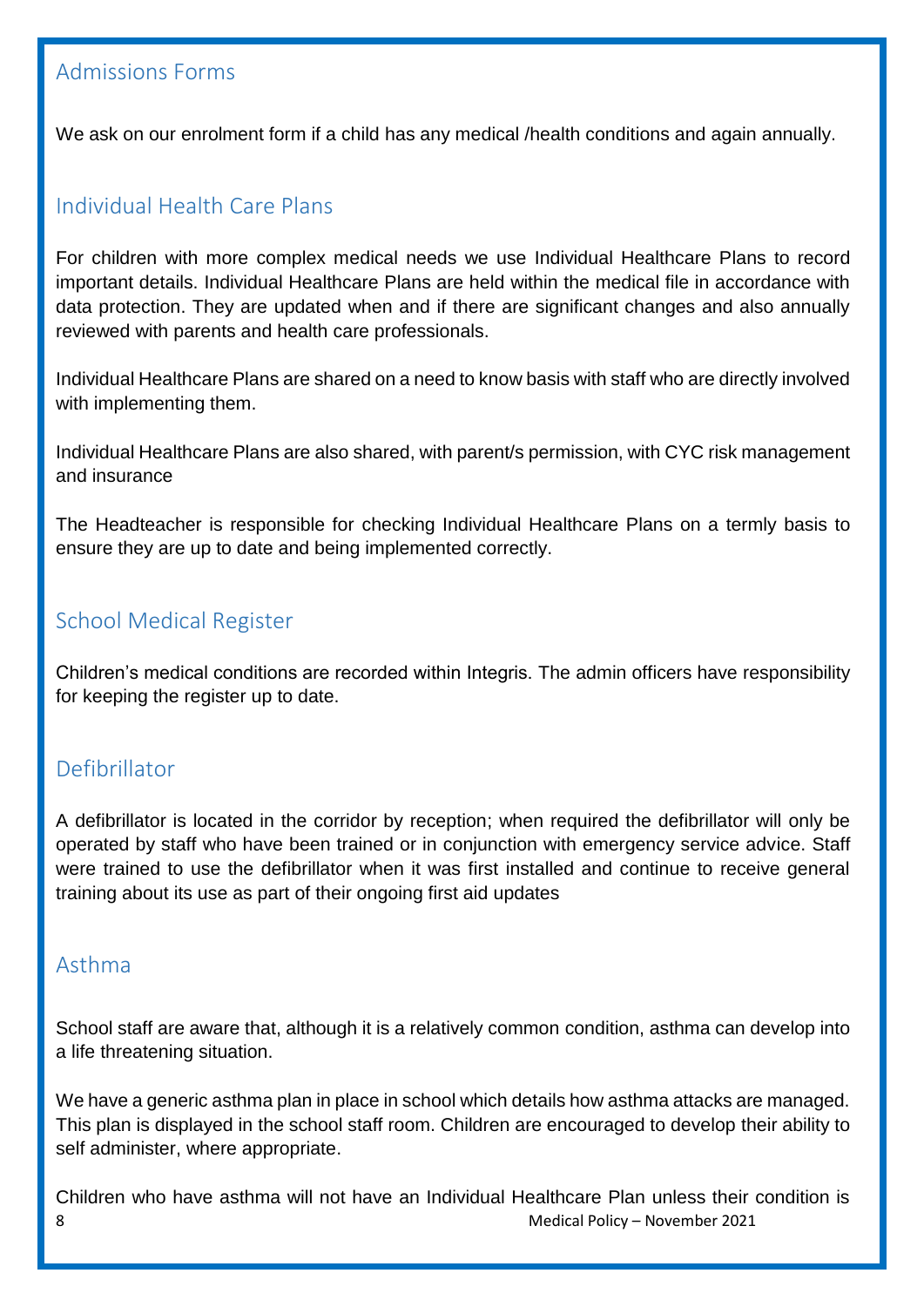severe or complicated with further medical conditions.

The Headteacher and Governing body have chosen to keep emergency Salbutamol inhalers and spacers in school for use by children who have a diagnosis of asthma and whose parent/s have given us written permission for their child to use it. This would be in rare circumstances where an inhaler has become lost or unusable. Parents are informed by standard letter if their child has used the school's emergency inhaler.

The School Business Manager is responsible for managing the stock of the emergency school Salbutamol inhalers.

The emergency salbutamol inhalers is kept in the school office, along with a register of children whose parent/s have given permission for these to be used.

The School Business Manager is responsible for ensuring the emergency inhalers and spacers are washed as necessary.

## <span id="page-8-0"></span>Working Together

A number of people and services may be involved with a child who has a medical condition e.g. parent/s, Healthy Child Nurse, specialist nurse, community nurse etc.

We seek and fully consider advice from everyone involved and from the Local Authority to assist us in our decisions around a child's medical needs. The child is consulted and involved as fully as possible.

We aim to maintain regular contact with our Healthy Child nurse who may inform us of any children who have health conditions that we are not already aware of e.g. where a child has developed a new condition.

We work together to identify needs, identify training, draw up Individual Healthcare Plans, identify staff competency in procedures etc. However the Headteacher and Governing body take overall responsibility for ensuring a child's needs are met in school.

We work together to ensure our policy is planned, implemented and maintained successfully.

# <span id="page-8-1"></span>Headteacher's Responsibilities

The Headteacher holds overall responsibility for the following but may delegate some of the responsibilities to a named person:

- Ensure the school is inclusive and welcoming and that the medical policy is in line with local and national guidance and policy frameworks.
- Liaise between interested parties including children, school staff, special educational needs coordinators, pastoral support/welfare officers, teaching assistants, Healthy Child Nurse, parents and governors.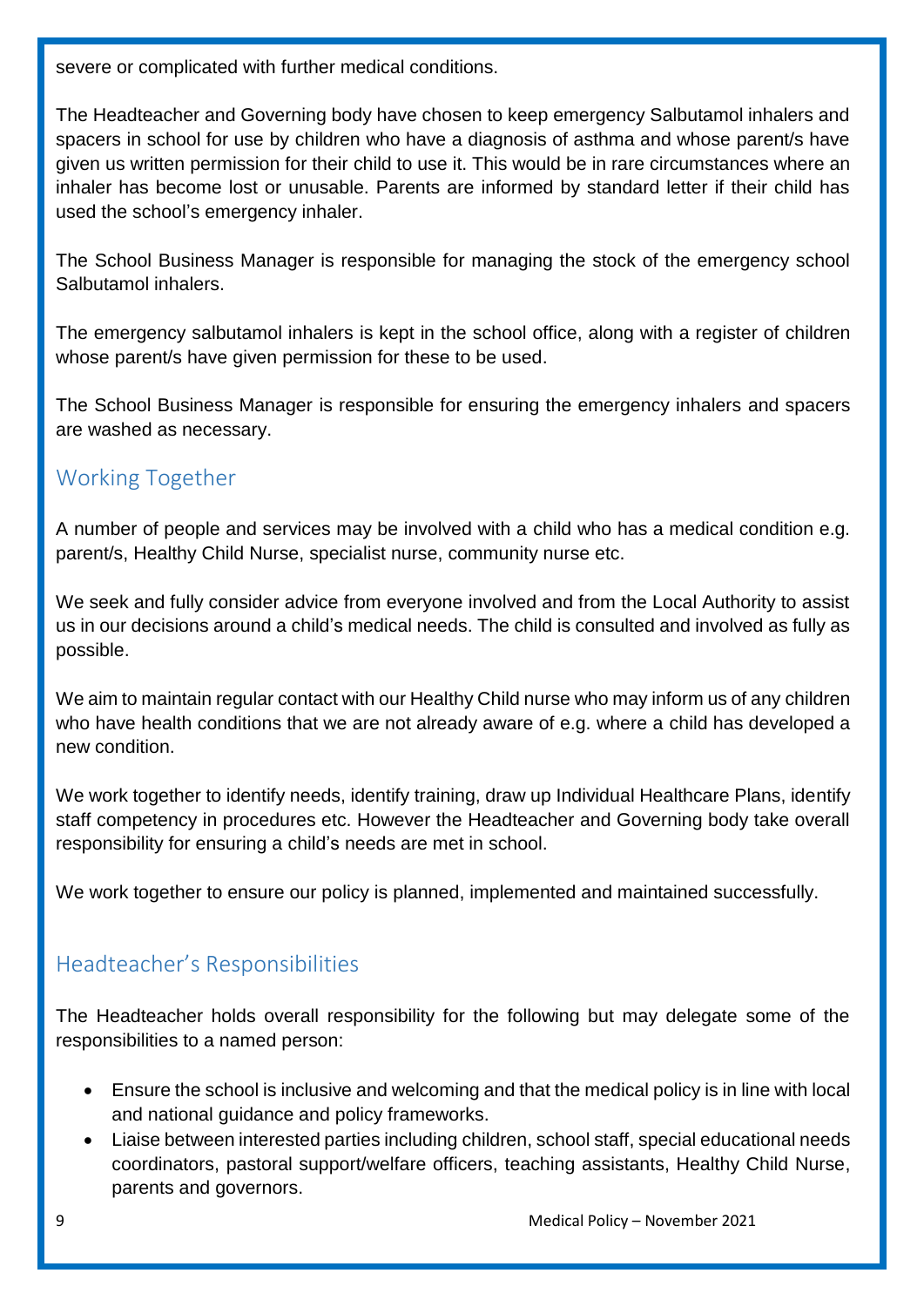- Ensure the policy is put into action, with good communication of the policy to all.
- Ensure every aspect of the policy is maintained.
- Ensure information held by the school is accurate and up to date and that there are good information sharing systems in place using Individual Healthcare Plans.
- Ensure child confidentiality.
- Assess the training and development needs of staff and arrange for them to be met.
- Provide/arrange provision of regular training for school staff in managing the most common medical conditions in school.
- Ensure all supply staff and new teachers know and implement the medical policy.
- Update the medical policy at least once a year to review recommendations, recent local and national guidance and legislation.
- Ensure absences due to medical needs are monitored and alternative arrangements for continuing education are in place.
- Ensure Individual Healthcare Plans are completed and reviewed annually.
- Check medication held in school for expiry dates and dispose of accordingly.
- Inform parents when supply of medicine needs replenishing / disposing.
- Quality assure record keeping.
- Work together to quality assure staff competency in specific procedures.
- Regularly remind staff of the school medical policy and procedures.

# <span id="page-9-0"></span>School staff responsibilities

All staff have a responsibility to:

- Be aware of the potential triggers, signs and symptoms of common medical conditions and know what to do in an emergency.
- Understand and implement the medical policy.
- Know which children in their care have a medical condition.
- Allow all children to have immediate access to their emergency medication.
- Maintain effective communication with parents including informing them if their child has been unwell at school.
- Ensure children who carry their medication with them have it when they go on a school trip or out of the classroom e.g. to the field for PE.
- Be aware of children with medical conditions who may be experiencing bullying or need extra social support.
- Ensure all children with medical conditions are not excluded unnecessarily from activities they wish to take part in.
- Ensure children have the appropriate medication or food with them during any exercise and are allowed to take it when needed.

# <span id="page-9-1"></span>Teaching staff responsibilities

Teachers at this school have a responsibility to:

Ensure children who have been unwell have the opportunity to catch up on missed work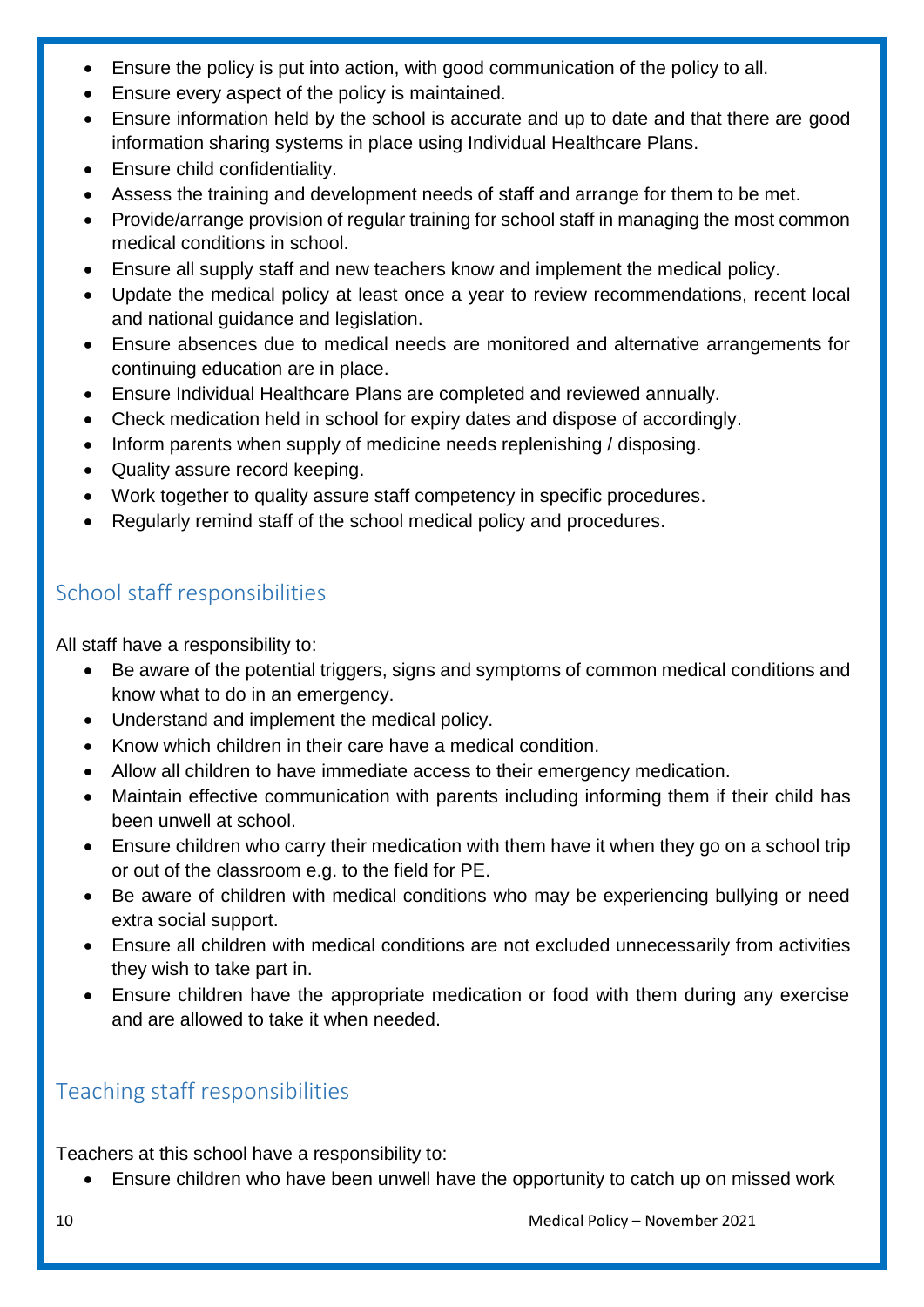- Be aware that medical conditions can affect a child's learning and provide extra help when needed.
- Liaise with parents, healthcare professionals and special educational needs co-ordinator if a child is falling behind with their work because of their condition.

## <span id="page-10-0"></span>First Aiders responsibilities

First aiders at this school have a responsibility to:

- Give immediate help to casualties with common injuries or illnesses and those arising from specific hazards within the school.
- When necessary ensure that an ambulance or other professional medical help is called.
- Check the contents of first aid kits and replenish as necessary.

# <span id="page-10-1"></span>School Educational Needs Co-Ordinator Responsibilities

The SEN Co-ordinator has a responsibility to:

- Know which children have a medical condition and which have special educational needs because of their condition.
- Ensure teachers make the necessary arrangements if a child needs special consideration or access arrangements in tests.

# <span id="page-10-2"></span>Child Responsibilities

Children have a responsibility to:

- Treat other children with and without a medical condition equally.
- Tell their parents, teacher or nearest staff member when they or another child is not feeling well. We remind all children of this on an annual basis in assembly.
- Treat all medication with respect.
- Know how to gain access to their medication (includes emergency medication)
- Ensure a member of staff is called in an emergency situation.

# <span id="page-10-3"></span>Parent Responsibilities

Parents are expected to support their child by:

- Telling school if their child has / develops a medical condition
- Immediately informing the school in writing if there are any changes to their child's condition or medication.
- Ensuring that they/ their emergency representative is contactable at all times.
- Administering medication out of school hours wherever possible.
- Undertaking health care procedures out of school hours wherever possible.
- Ensuring they supply school with correctly labelled in date medication.
- Contributing to the writing of individual health care plans / intimate personal care plans as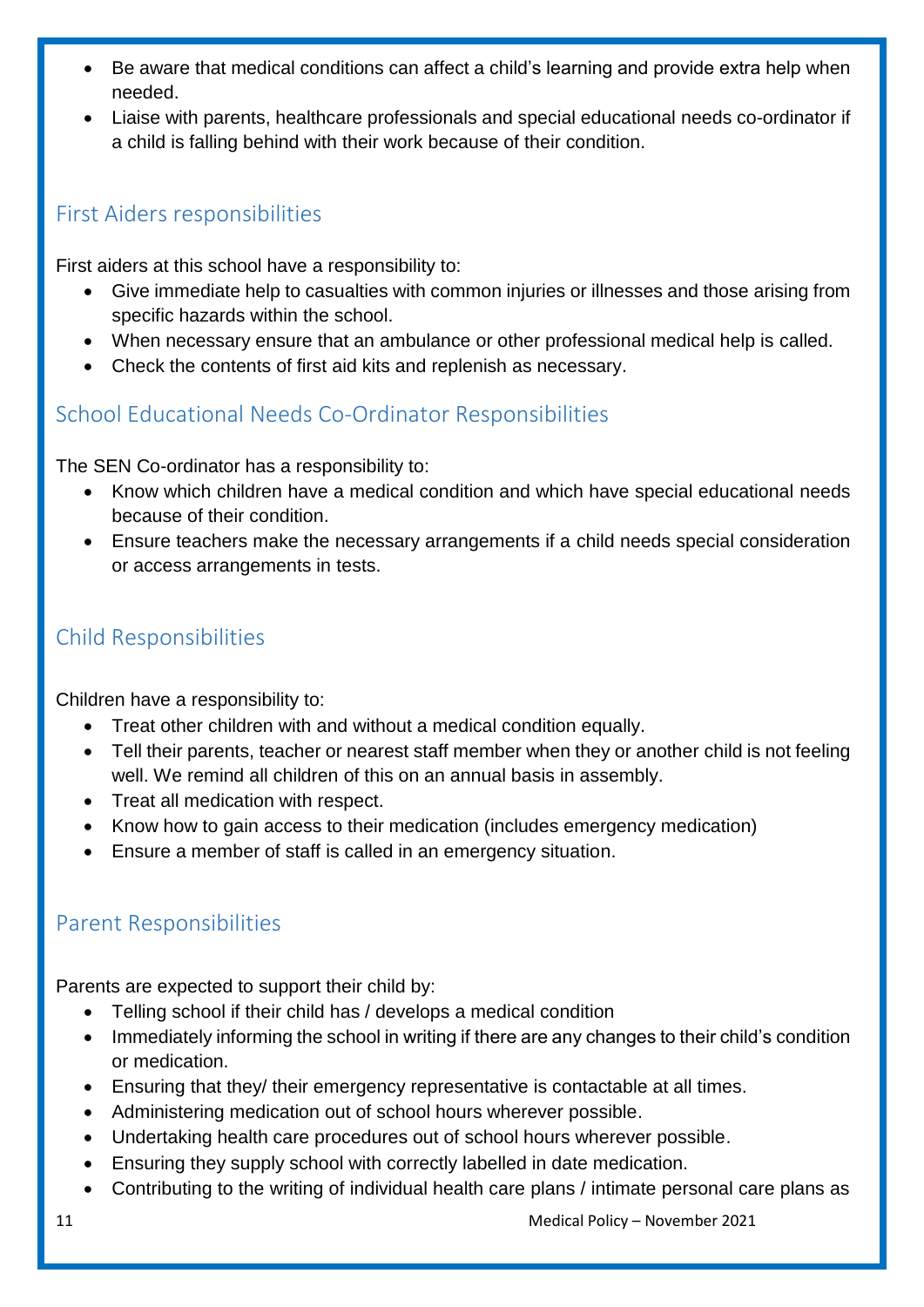appropriate.

- Completing the necessary paperwork e.g. request for administration of medication.
- Collecting any out of date or unused medicine from school for disposal.
- Keeping their child at home if they are not well enough to attend school / infectious to other people.
- Liaising with staff to help their child catch up on any school work they have missed.
- Ensuring their child has regular reviews about their condition with their doctor or specialist healthcare professional.

Parents who do not provide this support should be aware that we may not be able to fully support their child's medical condition in school.

# <span id="page-11-0"></span>School procedure on being notified of a child's Medical Condition

Notification of a child's medical condition may come via a number of routes e.g. by parents, Healthy Child nurse, admission forms etc.

Whatever the route the Headteacher must be informed as soon as possible.

The Headteacher must then:

- Seek further information about the condition.
- Determine with the support of parents and relevant health professional whether an Individual Healthcare Plan is required.
- Identify any medication / health care procedures needed.
- Identify any aspects of care which the child can manage themselves.
- Identify which staff will be involved in supporting the child.
- Identify what, if any, training is needed, who will provide this and when.
- Identify which staff need to know the details of the child's medical condition and inform them as appropriate.
- Ensure parent/s written permission is received for any administration of medication.

# <span id="page-11-1"></span>Unacceptable Practice

It is not acceptable to

- Prevent children from accessing their inhalers or other medication.
- Assume every child with the same condition requires the same treatment.
- Ignore the views of the child and their parents.
- Ignore medical evidence or opinion although this may be challenged.
- Send children with medical conditions home frequently or prevent them from staying for normal school activities e.g. lunch unless it is specified in the child's Individual Healthcare Plan.
- Send an ill child to the school office or medical room without a suitable person to accompany them.
- Penalise children for their attendance record if their absences relate to their medical condition e.g. hospital appointments.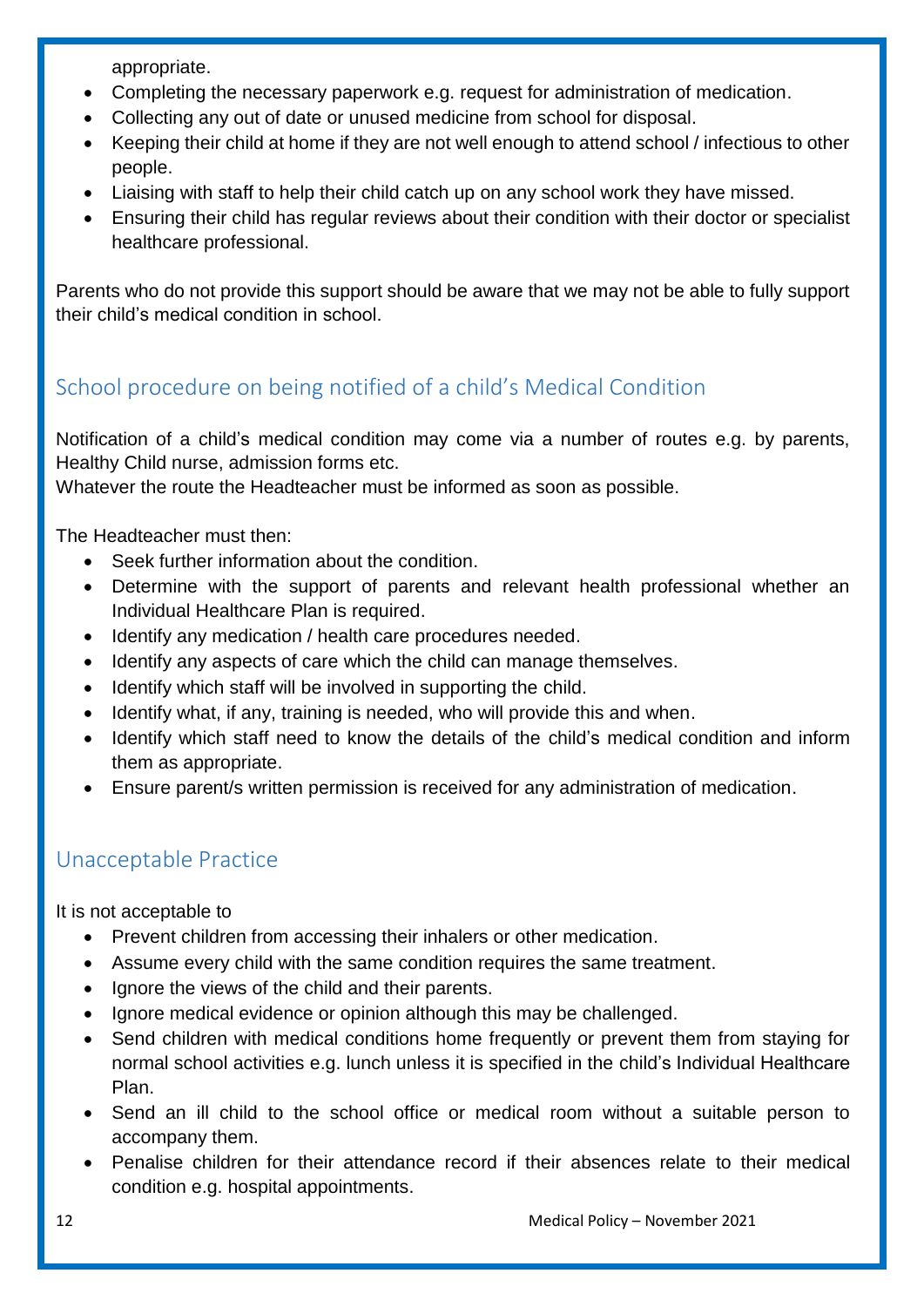- Prevent pupils from drinking, eating or taking toilet breaks whenever they need in order to manage their medical condition.
- Require parents, or otherwise make them feel obliged to come into school to provide medical support to their child, including toileting issues and manual handling issues.
- Prevent children from participating, or create unnecessary barriers to children participating in any aspect of school life, including school trips e.g. by requiring the parent to accompany the child.

## <span id="page-12-0"></span>Data Protection

We will only share information about a child's medical condition with those staff who have a role to play in supporting that child's needs. In some cases e.g. allergic reactions it may be appropriate for the whole school to be aware of the needs. In other cases e.g. toileting issues, only certain staff involved need to be aware. We will ensure we have written parental permission to share any medical information.

## <span id="page-12-1"></span>School Environment

We will ensure that we make reasonable adjustments to be favourable to children with medical conditions. This includes the physical environment, as well as social, sporting and educational activities.

## <span id="page-12-2"></span>Physical Environment

Our school has a high level of physical accessibility but aims to develop resources to meet potential future health care needs.

#### <span id="page-12-3"></span>Education and Learning

We ensure that children with medical conditions can participate as fully as possible in all aspects of the curriculum and ensure appropriate adjustments and extra support are provided.

Teachers and support staff are made aware of children in their care who have been advised to avoid or take special precautions with particular activities.

We ensure teachers and PE staff are aware of the potential triggers for pupils' medical conditions when exercising and how to minimise these triggers.

Staff are aware of the potential for children with medical conditions to have special educational needs (SEN). The school's SEN coordinator consults the child, parents and pupil's healthcare professionals to ensure the effect of the child's condition on their schoolwork is properly considered.